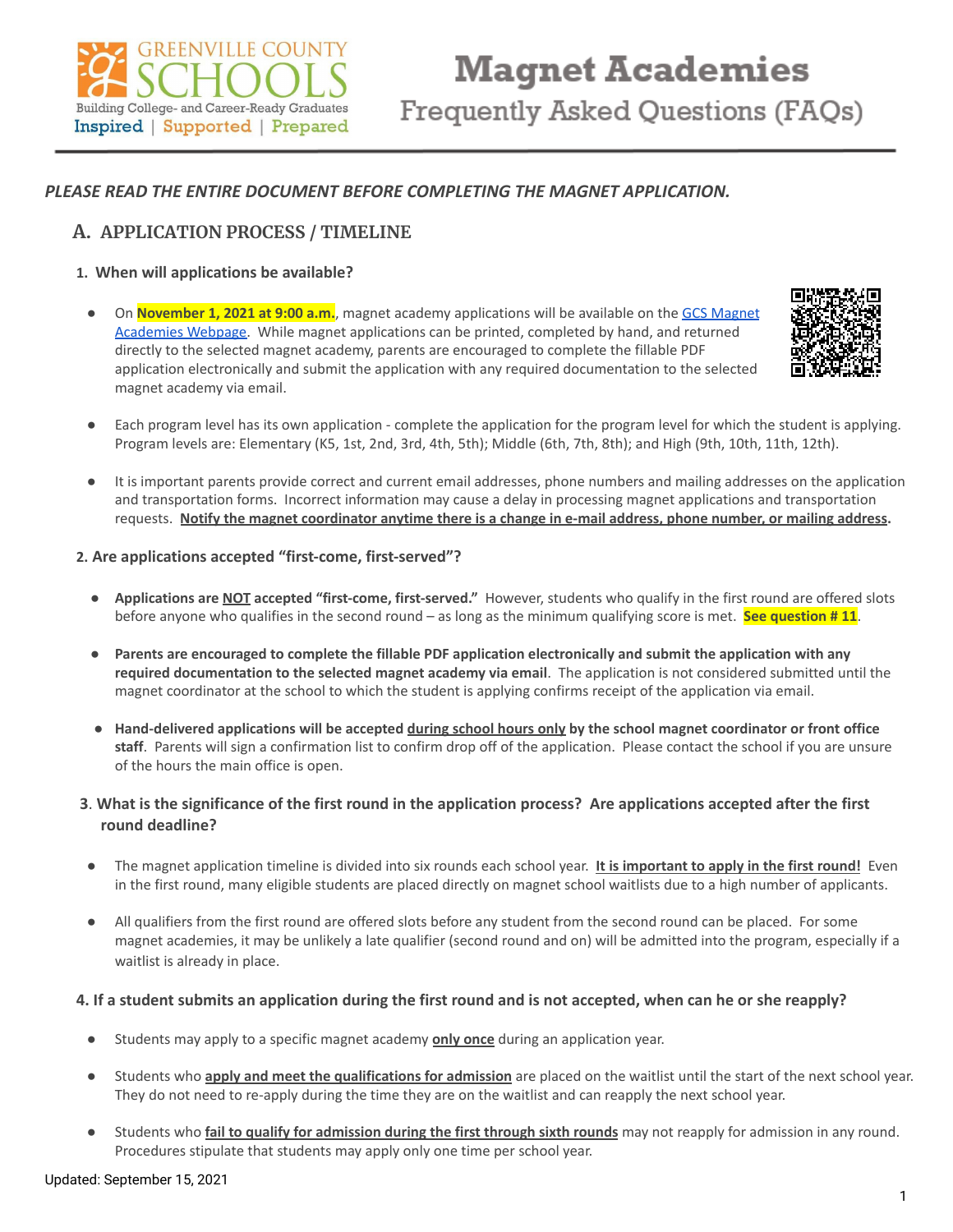- 5. What is the policy regarding the acceptance of new students whose siblings are already in the magnet academy? **Does this policy apply to all magnet academies and programs?**
	- In Round 1 ONLY, siblings of magnet students who will return the following school year are given priority in acceptance. Therefore, it is very important siblings of magnet students submit applications by the Round 1 deadline. They must complete the application and earn the minimum qualifying score for their program level. Siblings are accepted in the order of their score - beginning with students with the highest score to students with the lowest qualifying score. Once all siblings who have qualified are assigned a slot, non-siblings will be accepted beginning with the highest score to the lowest qualifying score until the school's assigned slots have been filled. Siblings may be placed on the waitlist if the number of qualifying siblings exceeds the number of available slots.

## **6. How does the waitlist system work?**

- When necessary, a waitlist is maintained from the first round of admissions until the beginning of the new school year. Students on the current waitlist are not carried over to the next school year - they must reapply for the next school year.
- No students will be offered slots during the first ten (10) days of any given school year.
- Students on the waitlist are not invited to magnet academy spring orientation meetings. They should complete the **registration process and attend the scheduled orientation meetings at their home-based schools.** There are no guarantees a student on the waitlist will be offered a magnet slot for the next school year. If a student is offered a slot at a magnet academy after an orientation meeting has taken place, magnet school staff will ensure the student and parents receive the information that was shared at the spring orientation meeting.
- Parents of students placed on a waitlist will be contacted by the school's magnet coordinator if a slot becomes available. For waitlisted students and all applicants in Rounds 5 and 6, parents are expected to immediately accept or decline the **magnet slot at the time parents are contacted.**
- Waitlisted students who are offered slots after **June 30, 2022** and request transportation will be routed beginning **September 6, 2022**. The Transportation Office will contact parents with routing information. Parents should plan to transport the student to and from school until contacted by a representative from the Transportation Office.

#### **7. What happens when an incomplete application is received?**

- It is the responsibility of the parent and student to submit a complete application with all required documents by the **stated deadline. Schools will not accept incomplete applications.**
- If the magnet round closes and the application is incomplete, it will be moved to the next round and held until the requested information is received. Once the application is complete, it will be scored and recorded in the current round.

#### 8. What is the lottery system and how does it work? Is it used at all grade levels and in all magnet academies?

- Beginning with students with the highest score and decreasing to students with the minimum qualifying score, students are accepted into the school's magnet program until all slots are filled.
- It is common for two or more qualifying students to have the same numerical score. The lottery is used to determine the order in which students with the same scores are assigned slots. When two or more students have the same numerical score, their names will be randomly selected by the computerized application system to determine who will be accepted first, second, etc. before moving to the next highest score on the list.

#### **9. How many students are accepted each year?**

The number of magnet students accepted is determined by district enrollment projections. Students who apply and qualify during the first round have a greater chance of being offered a slot than those who qualify in later rounds.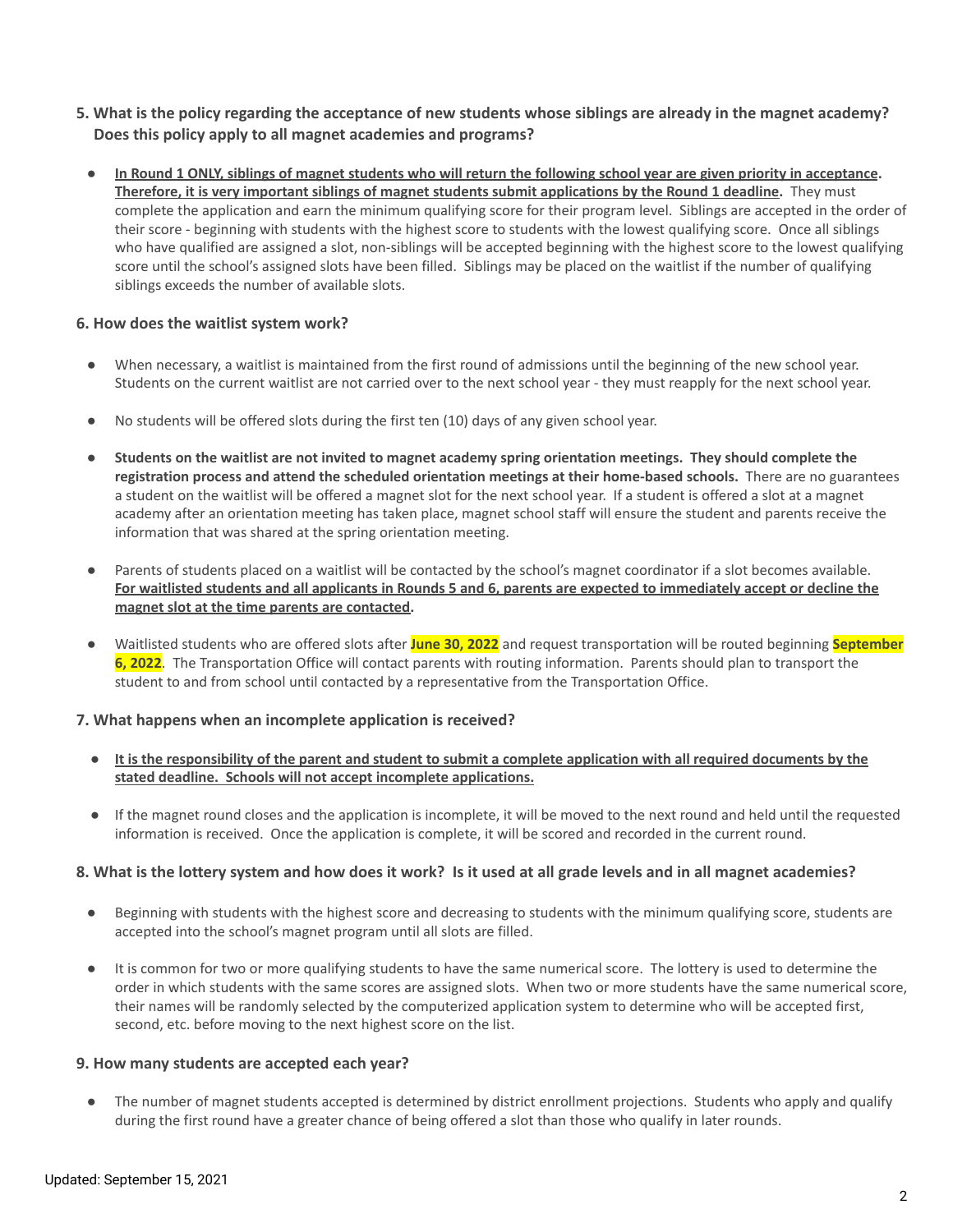# **B. APPLICATION SCORING**

## **10. How is the application scored and evaluated?**

There are four criteria – attendance, grades, discipline, and a student statement. A rubric is used to score applications. **See questions #12-15 for more information about each criterion**.

## **11. What are the maximum and minimum scores required for qualification into a magnet program?**

| <b>Program Level</b> | <b>Maximum Score</b> | <b>Minimum Score</b> |
|----------------------|----------------------|----------------------|
| Elementary           | 22                   | 16                   |
| <b>Middle</b>        | フフ                   | 16                   |
| High                 | 25                   |                      |

## **12. How is student attendance evaluated and weighted in the scoring process?**

- The state standard for acceptable attendance is five or fewer absences per semester (excluding religious holidays and those excused by a physician or principal).
- An elementary or middle school applicant with five or fewer absences during the second semester of **2020-21** earns four points. For each absence over five, a point will be deducted. An elementary or middle school applicant with nine or more absences earns no points.
- A high school applicant with five or fewer absences during the second semester of **2020-21** earns four points. A high school applicant with six or more absences earns no points.

#### **13. How are grades weighted in the scoring process?**

- The traditional 4-point scale is used for determining the grade average in the magnet application process. Second semester grades from **2020-21** will be used in scoring. Students applying to K5, 1st, and 2nd grades will be evaluated with an assessment instead of a report card.
- At the elementary and middle school levels, a student may earn up to 8 points for grades. At the high school level students may earn up to 12 points for grades.

#### **14. How is discipline weighted in the scoring process?**

The discipline record counts as 5 possible points in the scoring process. Starting with the first referral, one point will be deducted per infraction. Second semester discipline reports from **2020-21** will be used for scoring.

#### **15. What is the significance of the student statement in the scoring process?**

- At the elementary and middle school levels, the student statement accounts for five points in the application's overall score. At the high school level, the student statement accounts for four points in the overall score.
- Parents of students applying at the elementary level (K5, 1st, 2nd, 3rd, 4th, 5th) are to write a statement on the student's behalf stating reasons for choosing the particular academy and its specific academic program.
- Middle school (6th, 7th, 8th) and high school (9th, 10th, 11th, 12th) applicants should write a clear, well-written statement that conveys knowledge of the magnet focus of the academy for which they are applying and their reasons for choosing the **academy.** Statements must be typed by the student or written in the student's own handwriting directly on the application. No additional pages or attachments will be accepted.
- If the statement is typed or written by someone other than the student, the application will earn  $Q$  points for this criterion.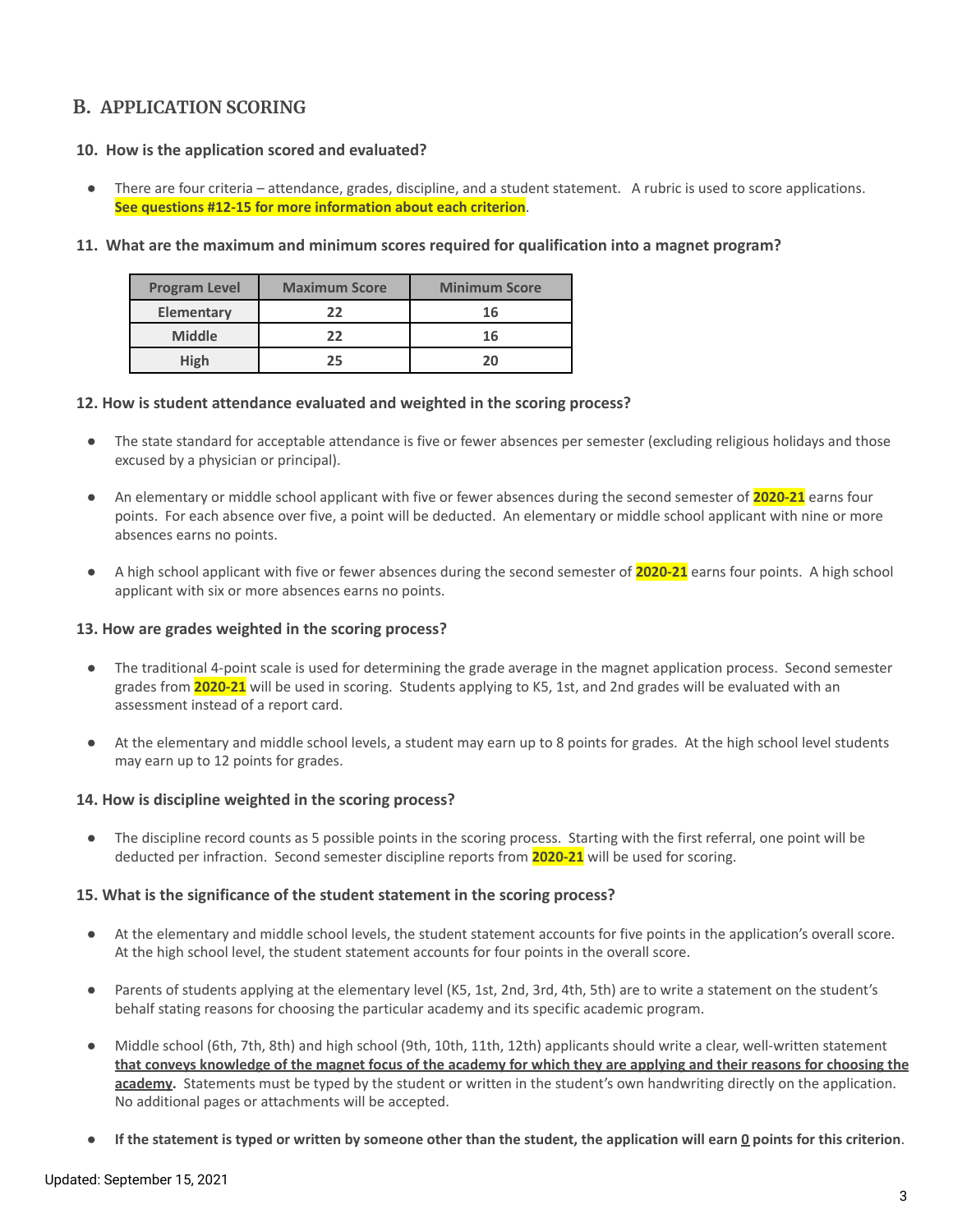## **16. In addition to the completed magnet application, what additional documentation is required?**

- All parents (in-district and out-of-district) who submit applications after the 6th round are responsible for providing the supporting documentation listed on page 3 of the magnet application.
- If you are applying from an **out-of-district school** (public, charter, virtual, private, or homeschool), it is important to assure the supporting documentation, as noted on page 3 of the magnet application, is submitted with the application. In addition, it is vital to contact the magnet coordinator of the school to which you are applying - at the beginning of the application window- to ensure you provide all necessary information in the appropriate format.

## **17. How do I find out my child's home-based (assigned) school according to our address?**

Go to the district website [http://public.greenville.k12.sc.us](http://public.greenville.k12.sc.us/) to search by your street address or subdivision name.

## **C. ENROLLMENT NOTIFICATION / ACCEPTANCE**



- Parents will receive notification of acceptance decisions via email, phone, or U.S. mail. **Parents must ensure that email addresses, phone numbers and mailing addresses on the application are correct.** Applications in any round may be accepted, denied, or placed on a wait list.
- Parents who receive notification their student is approved for a magnet slot will need to contact the school by the indicated deadline to state their intent to enroll their child at the school for the following school year. **If a parent does not respond to** the invitation to enroll by the deadline, the slot will be offered to the next student on the waitlist.
- Wait until you have received notification from all magnet academies to which your student has applied before making your **decision***.* Students can only accept one invitation if two or more schools offer slots. The process will **NOT** allow a student or parent to accept a slot at more than one magnet school. Once a student has accepted a slot at a magnet academy, the system will automatically delete his or her name from all other magnet academy lists.

#### **19. What happens if, after enrolling in a magnet academy, I decide to attend another school?**

- If a magnet student decides to attend another school, parents are expected to directly notify the school magnet **coordinator in writing at that time.** This includes any student who accepts a slot at a private or charter school, enrolls in a virtual school or different public school, or whose parents decide to home-school.
- If a student leaves a magnet academy and enrolls at another school, he/she surrenders the magnet academy slot.
- Students who participate on any sports teams are advised to contact the school district athletic director, 355-3987, to **answer questions related to eligibility prior to enrolling or withdrawing.**

#### **20. What happens if I change my address?**

- Any magnet student who moves must report the change of address immediately to the school magnet coordinator and **attendance clerk and provide 2 proofs of the new address (copy of power, gas bill, etc.).**
- If a student has been attending a school as a magnet student and then moves into the magnet academy's attendance area, the student is no longer classified as a magnet student but is still eligible to participate in the magnet academy program.
- If a non-magnet student moves out of the attendance area for a particular magnet academy and is no longer a "home based" student, he or she must submit a new magnet application and be accepted in order to return to the academy for the following school year. No special consideration will be given to the student in the magnet application process.